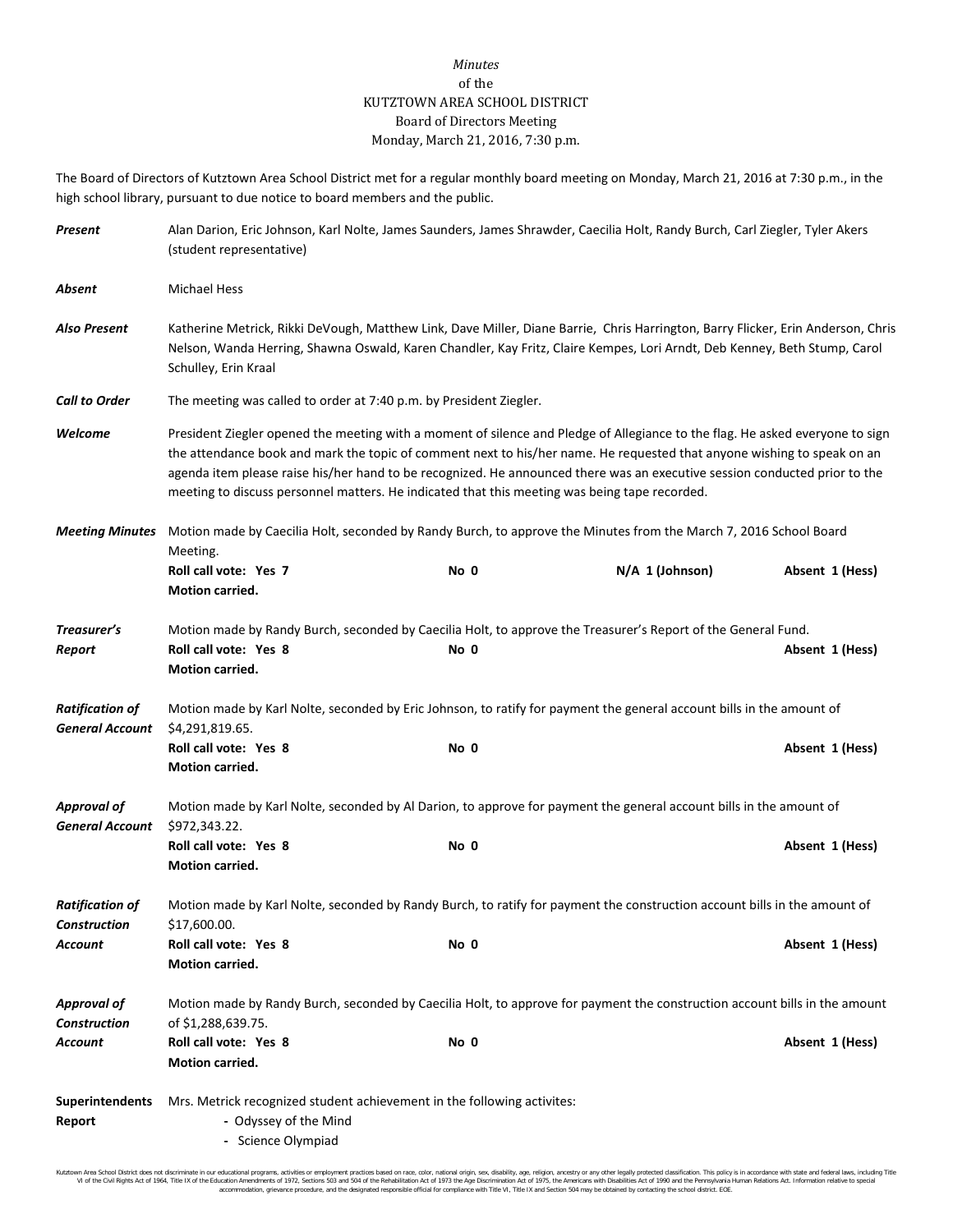|  |  |  |  | Junior County Music Awards |
|--|--|--|--|----------------------------|
|--|--|--|--|----------------------------|

- **-** National Agriculture Essay Contest
- **-** PIAA Swimming
- **-** National History Day
- **-** 4-Way Speech Contest
- **-** National Public Radio (NPR)

| <b>Board Committee T.C.C.</b><br><b>Reports</b> |                                                                                                                                      | No report.                                                                                                                                                                                                                                                                                                                                                                                                                                                                                                                                                                                                                                                                                                                                                                                                                                                                                                                                                                                                                                                                                                                                                                                                                                                                                                                                                                                                                                                                                                                                                                                                                         |                                                                                                                                                                                                                                                |                 |  |
|-------------------------------------------------|--------------------------------------------------------------------------------------------------------------------------------------|------------------------------------------------------------------------------------------------------------------------------------------------------------------------------------------------------------------------------------------------------------------------------------------------------------------------------------------------------------------------------------------------------------------------------------------------------------------------------------------------------------------------------------------------------------------------------------------------------------------------------------------------------------------------------------------------------------------------------------------------------------------------------------------------------------------------------------------------------------------------------------------------------------------------------------------------------------------------------------------------------------------------------------------------------------------------------------------------------------------------------------------------------------------------------------------------------------------------------------------------------------------------------------------------------------------------------------------------------------------------------------------------------------------------------------------------------------------------------------------------------------------------------------------------------------------------------------------------------------------------------------|------------------------------------------------------------------------------------------------------------------------------------------------------------------------------------------------------------------------------------------------|-----------------|--|
|                                                 | <b>PSBA</b>                                                                                                                          | Mrs. Holt reported PSBA is urging the governor to pass a budget.                                                                                                                                                                                                                                                                                                                                                                                                                                                                                                                                                                                                                                                                                                                                                                                                                                                                                                                                                                                                                                                                                                                                                                                                                                                                                                                                                                                                                                                                                                                                                                   |                                                                                                                                                                                                                                                |                 |  |
|                                                 | <b>BCIU</b>                                                                                                                          | Mr. Ziegler reported the IU is continuing with lines of credit to help fund programs until the state budget is passed.                                                                                                                                                                                                                                                                                                                                                                                                                                                                                                                                                                                                                                                                                                                                                                                                                                                                                                                                                                                                                                                                                                                                                                                                                                                                                                                                                                                                                                                                                                             |                                                                                                                                                                                                                                                |                 |  |
|                                                 | <b>BCTC</b>                                                                                                                          | Dr. Darion reported the 2016-2017 budget has been finalized and presented to participating districts for approval.                                                                                                                                                                                                                                                                                                                                                                                                                                                                                                                                                                                                                                                                                                                                                                                                                                                                                                                                                                                                                                                                                                                                                                                                                                                                                                                                                                                                                                                                                                                 |                                                                                                                                                                                                                                                |                 |  |
|                                                 | P&C                                                                                                                                  | Mrs. Holt reported the committee discussed outside activities, early admission of students, and blended learned.                                                                                                                                                                                                                                                                                                                                                                                                                                                                                                                                                                                                                                                                                                                                                                                                                                                                                                                                                                                                                                                                                                                                                                                                                                                                                                                                                                                                                                                                                                                   |                                                                                                                                                                                                                                                |                 |  |
|                                                 | ECC                                                                                                                                  | Mr. Burch reported the committee reviewed personnel and meetings the AD will be attending.                                                                                                                                                                                                                                                                                                                                                                                                                                                                                                                                                                                                                                                                                                                                                                                                                                                                                                                                                                                                                                                                                                                                                                                                                                                                                                                                                                                                                                                                                                                                         |                                                                                                                                                                                                                                                |                 |  |
|                                                 |                                                                                                                                      | there was a discussion on outside signage at the high school.                                                                                                                                                                                                                                                                                                                                                                                                                                                                                                                                                                                                                                                                                                                                                                                                                                                                                                                                                                                                                                                                                                                                                                                                                                                                                                                                                                                                                                                                                                                                                                      | Facilities Mr. Burch reported the committee received an update on the high school project which is moving along nicely, and                                                                                                                    |                 |  |
|                                                 | Student Dr. Darion reported the committee held a discussion on enrollment in courses at the high school level.<br><b>Achievement</b> |                                                                                                                                                                                                                                                                                                                                                                                                                                                                                                                                                                                                                                                                                                                                                                                                                                                                                                                                                                                                                                                                                                                                                                                                                                                                                                                                                                                                                                                                                                                                                                                                                                    |                                                                                                                                                                                                                                                |                 |  |
|                                                 | <b>Education</b>                                                                                                                     | <b>Special</b> No report.                                                                                                                                                                                                                                                                                                                                                                                                                                                                                                                                                                                                                                                                                                                                                                                                                                                                                                                                                                                                                                                                                                                                                                                                                                                                                                                                                                                                                                                                                                                                                                                                          |                                                                                                                                                                                                                                                |                 |  |
| Personnel                                       | 1.<br>2.<br>3.<br>4.<br>5.<br>6.<br>7.<br>Motion carried.                                                                            | Motion made by Randy Burch, seconded by Al Darion, to approve the following personnel items:<br>The acceptance of the resignation of Alex H. Eskin as a classroom aide at Greenwich-Lenhartsville Elementary School,<br>effective March 11, 2016.<br>The approval of Kelsey R. Williams as a long-term substitute teacher for Grade 1 at Greenwich-Lenhartsville Elementary<br>School, effective March 22, 2016 through the end of the 2015-2016 school year, at a rate of \$100 per day for days 1-20,<br>\$110 for days 21-45, and the remainder at Bachelors, Step 1, of the KATA/KASD contract.<br>The approval of Natalie A. Buch as a junior varsity softball coach for the 2015-2016 school year, effective March 22, 2016,<br>at a salary of \$2,262.<br>The approval of Jenny B. Clay as a boy's tennis substitute head coach for the 2015-2016 school year, effective March 22,<br>2016, at a prorated stipend to be determined, depending on end date.<br>The approval of Daniel H. Neff as an Eshelman bus/van driver for the 2015-2016 school year, effective March 21, 2016.<br>The approval of a family medical leave (FMLA) for employee #1399 commencing on February 25, 2016 through<br>approximately April 21, 2016.<br>The approval of the following fall coaches and stipends for the 2016-2017 school year:<br>Boy's Soccer Head Coach<br>\$4,739<br>lan R. Moreland<br>Lucas J. Bricker<br>Golf Head Coach<br>\$3,500<br>Jennifer L. Kunkel<br>\$4,522<br>Field Hockey Head Coach<br>All Personnel are Approved Pending the District's Receipt of All Mandated Credentials<br>No 0<br>Roll call vote: Yes 8 |                                                                                                                                                                                                                                                | Absent 1 (Hess) |  |
| NBCC<br>Representative                          | Motion carried.                                                                                                                      | Roll call vote: Yes 8                                                                                                                                                                                                                                                                                                                                                                                                                                                                                                                                                                                                                                                                                                                                                                                                                                                                                                                                                                                                                                                                                                                                                                                                                                                                                                                                                                                                                                                                                                                                                                                                              | Motion made by Eric Johnson, seconded by Karl Nolte, to approve Katherine D. Metrick to continue her term as the Kutztown<br>Area School District representative on the Northeast Berks Chamber of Commerce through December 31, 2016.<br>No 0 | Absent 1 (Hess) |  |
| Support Staff/<br><b>Admin Holiday</b>          | per the attached.                                                                                                                    |                                                                                                                                                                                                                                                                                                                                                                                                                                                                                                                                                                                                                                                                                                                                                                                                                                                                                                                                                                                                                                                                                                                                                                                                                                                                                                                                                                                                                                                                                                                                                                                                                                    | Motion made by Randy Burch, seconded by Al Darion, to approve the 2016-2017 Support Staff/Administration Holiday Schedule                                                                                                                      |                 |  |
| <b>Schedule</b>                                 | Motion carried.                                                                                                                      | Roll call vote: Yes 8                                                                                                                                                                                                                                                                                                                                                                                                                                                                                                                                                                                                                                                                                                                                                                                                                                                                                                                                                                                                                                                                                                                                                                                                                                                                                                                                                                                                                                                                                                                                                                                                              | No 0                                                                                                                                                                                                                                           | Absent 1 (Hess) |  |

Kutztown Area School District does not discriminate in our educational programs, activities or employment practices based on race, color, national origin, sex, disability, age, religion, ancestry or any other legally prot